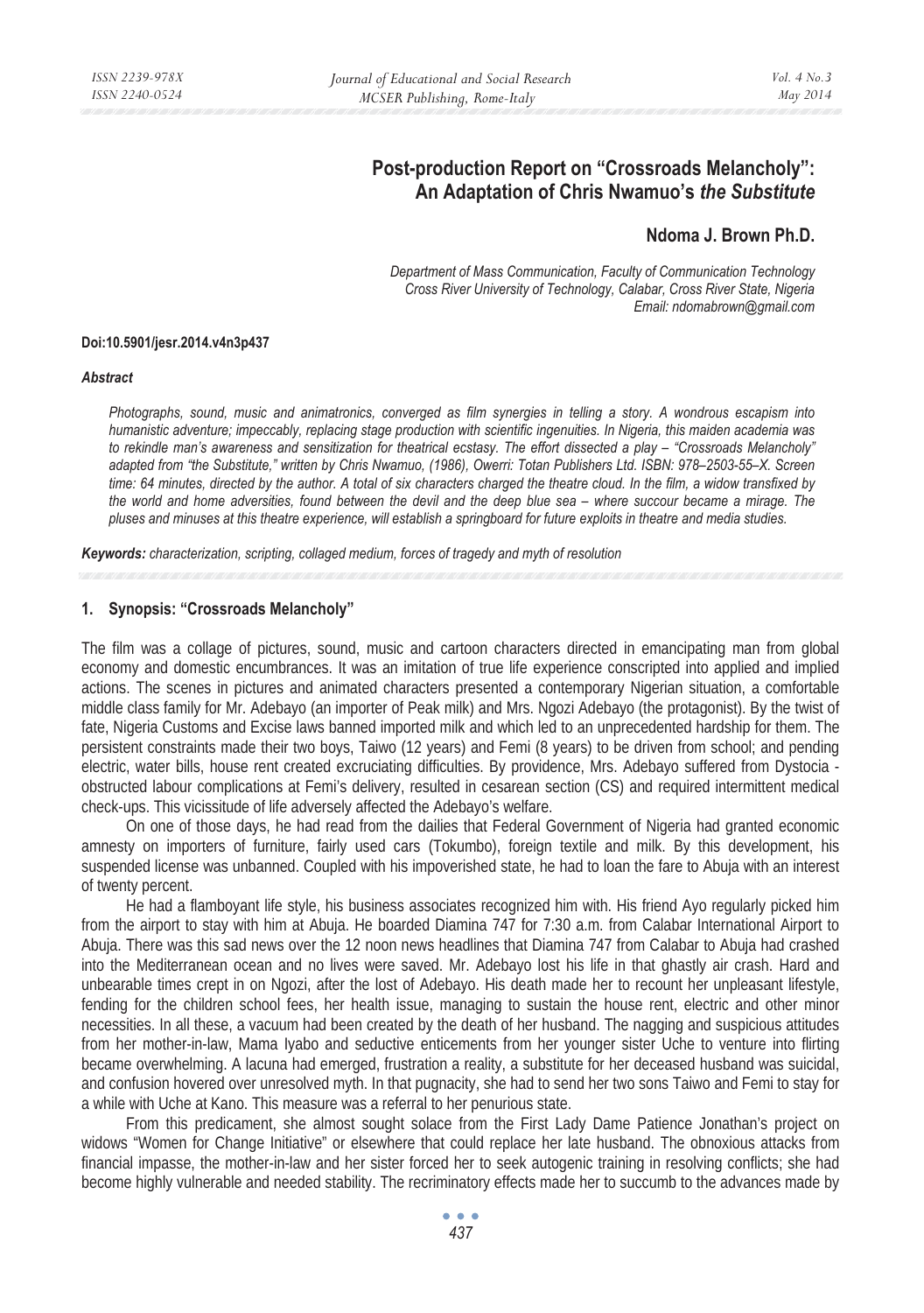Jatau, her landlord, and remarried in protestation against her sister, Uche, and her mother-in-law's wishes.

#### **2. Theatrical Media Concept**

The story was conceptualized to suit the purpose, theme and metaphor for a realistic media directing. Factually, it was an attempt to experiment and recreate theatrical experience by translating a staged script into pictures, sound, music and cartoon media for the first time in Cross River State and the first academic effort in Nigeria. The main purpose behind this presentation was to demystify the mysteries of theatre dynamism into new media directing in Nigeria. Its plots and semantics were to systematically tie every loose part or forces of tragedy into one thematic experience – myth of conflicts to myth of resolution. Contemporary multi-cultural hegemonies existing in Nigeria were role-played in their characterizations. Nigeria's three geographical tribes represented as Western (Yoruba), Eastern (Igbo) and Northern (Hausa) name-callings and accent existed in Adebayo, Mama Iyabo, Taiwo, Femi, Ngozi, Uche, Alhaji Aminu and Jatau. The comical relishes by Asuquo interjected Pidgin English accent against his mother tongue (Ibibio tribe) in Akwa Ibom State. Under one roof, the different cultural linguistics were united to establish metaphor in tragedy which was able to sought for means in resolving desperation and agonies of life. In that order, the perpetrated acts of social, economic and emotional inconveniences suffered by Ngozi from the lost of her husband, culminated in trauma and defeatist threat.

"Crossroads Melancholy" adopted the complex plot; Betiang defines it as one whose change of fortune is brought about by a reversal or a recognition scene, or both… But the basic presence here is a cause-to-effect arrangement, probability and necessity, since this is what, produces the tragic effects (35). The forces of tragedy in this play are represented as (a). It had a single issue or action, not a double issue. (b). The change in the fortunes of the protagonist was from happiness to misery, not otherwise. (c). The causative agent for this change was not a moral fault in the protagonist but an error in judgment, fault or inadequacy in character is called foible, tragic flaw or 'hamartia'. (d). The plot had incidents linked together through cause and effect; which gave dramatic plots their triangular structure and suspense, (Betiang, 32). The last but not the least represented the myth of resolution in "Crossroads Melancholy", as in Betiang, the plot had a denouncement and resolution which rose naturally out of the plot itself and not through a 'deusex-machina' which gave a contrived ending… (32).

 The logical interplay of pictures, sound, music and the humanoids summoned recreational pleasure. Aesthetic and qualitative meanings shared in pictures, sound and cartoon images, centre-staged proficiency. The facts also stated that occurrences on stages and screens shared the same pleasure and asceticism. Expeditiously, creative cartoon symbols could experiment adventurous exploits in animation than the real stage experiences. The pre-production was illustrated by graphical sketches which influenced the post-production stage.

#### **3. Pre-production**

Any film or drama without the cast is an un-theatrical space. The vacuum lacks human appeal and impairs a locus standing. In presenting metaphor in "Crossroads Melancholy," the director was pre-occupied with content analyzing the film characters and their different roles. What made the theme in this film plausible was the manner in-which the characters were passionately adjudged.

#### *3.1 Characterization*

The study of character required analyses of its relations with all of the other characters in the work. The individual status of a character is defined through the network of oppositions (proairetic, pragmatic, linguistic, proxemic roles) that it formed with the other characters. The relation between characters and the action of the story shifts historically, because of self-determination, and the social order, (cartoon characterization, online). In "Crossroads Melancholy" the different voices by the casts assisted characterization according to the interpretation of the script. Every cast mastered the role he or she was meant to render during the voice-over rehearsals.

# *3.1.1 Adebayo*

Mr. Adebayo, from the Western part of Nigeria, to be precise Ogun state, who had come to settle in Calabar in Cross River State, had a B.Sc. in Business Management from University of Calabar in 2004. He was built to be a calm and humble person. He was a loving father to his sons and husband to Ngozi. His importation business was blossoming very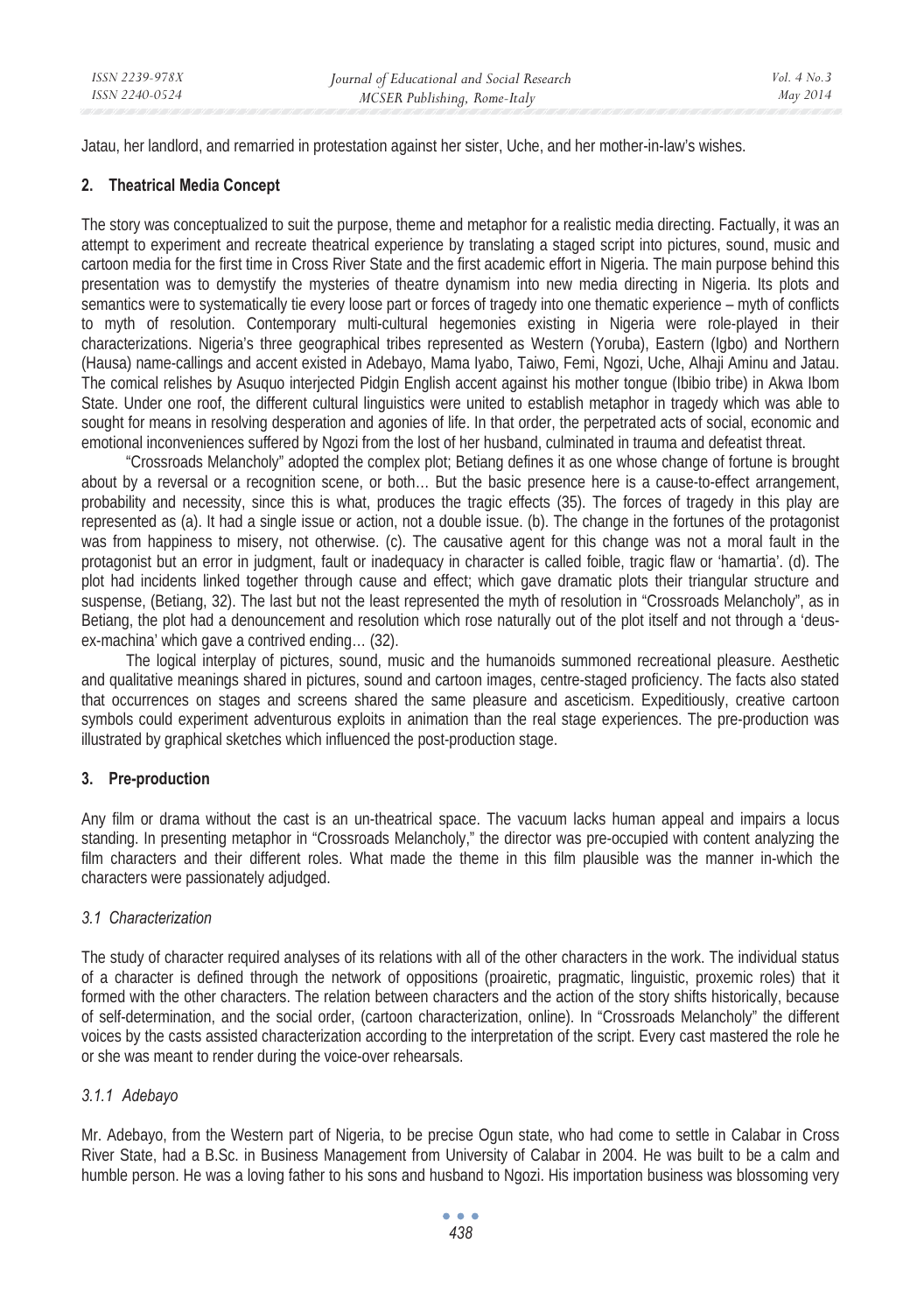well not until things began to crumble under the country's unfriendly laws towards importations. The voice-over was done by Felix Nyong.

#### *3.1.2 Mama Iyabo*

She was the mother to Adebayo, but very fastidious and predictably uncompromising. She was not pleased in accepting Adebayo getting married to Ngozi. She foresaw Ngozi as a gold digger and a good for nothing. She was a petty trader and dwelt in Akpabuyo Local Government Area in Cross River State. In her dealings with Ngozi, she was cantankerous and after Adebayo's death had strongly opposed to sending her grandsons to stay with Uche at Kano. The husky and domineering Yoruba/English accent was voiced by Gloria Boniface.

# *3.1.3 Ngozi*

Ngozi was married to Adebayo and had two sons for him, Taiwo – twelve years and Femi – eight years old. She had experienced loving affections from her late husband and had maintained a wonderful home. She was a devoted and faithful housewife. This soft and calm character was realized in the voice of Emilia Offiong.

# *3.1.4 Uche*

Uche and her husband Alhaji Aminu were based in Kano. She was always in the habits of travelling around with an uncensored lifestyle. She loves attending parties arranged for dignitaries and people of highly placed profiles. She was hardly at home to cater for the only son she had for Alhaji Aminu talk-less of taking care of Ngozi's sons. Felicia John successfully created a fashionable and trendy voice for this character.

# *3.1.5 Jatau*

Jatau was the landlord to Mr. and Mrs. Adebayo and was a Moslem and native of Jos North in Plateau state; he was an importer of Kampala materials. The ban on importation of foreign textile affected his business that he had to handle the Adebayo's over-due house rent instead of allowing his junior brother Musa to act on-behalf of him. He had the same built with late Adebayo and was very passionate in dealing with Ngozi, since he suffered the same fate by losing his wife and left with two daughters. He was often dressed in a contemporary casual style, not minding his cultural beliefs. He was a Master's degree holder in Computer Science from Cross River University of Technology, Calabar campus. He was best graduating student at his time. His Hausa lingua influenced his spoken English. The Hausa and jumpy English accent was rendered by Michael Ephraim.

# *3.1.6 Asuquo*

Asuquo represented the South Eastern part of Nigeria; more typically from Ibiono Local Government Area in Akwa Ibom. His accent depicted a typical attraction of humour to the film experience; it was able to develop some level of dramatic flavour and provided a short-cut to achievable pleasure from the story. He was prominently presented as a midget, slim and bald headed. Colloquialism mixed with deep Ibibio accent was done by Benjamin Okon.

# *3.2 Scripting*

The characters at the storyboard stage were sketched into their different forms and plotted in cartoon script, which made the entire work appear in a complete story. The appearances of the characters in the different boxes are scripted with balloon comments acting as sequential narrations. First speaker presentation is often on the left hand posture, the respondent is kept at the left. A stage profile was sketched depicting the parlour and all the proposed actions that intend to happen in the drama. "Crossroads Melancholy" was scripted into three sections: (1). First section, the earliest part of Mr. and Mrs. Adebayo's marital lives. The scripting for this film was generated from the expansion of the original story timeline. The initial marital ceremony between Adebayo and Ngozi was shown as to establish an amour and dependable nuptial bliss between them. (2). The second section, the condition of experiencing life without the husband. Under the pressure of being unable to offset children school fees, house rent and other rigorous aspects – the story presented

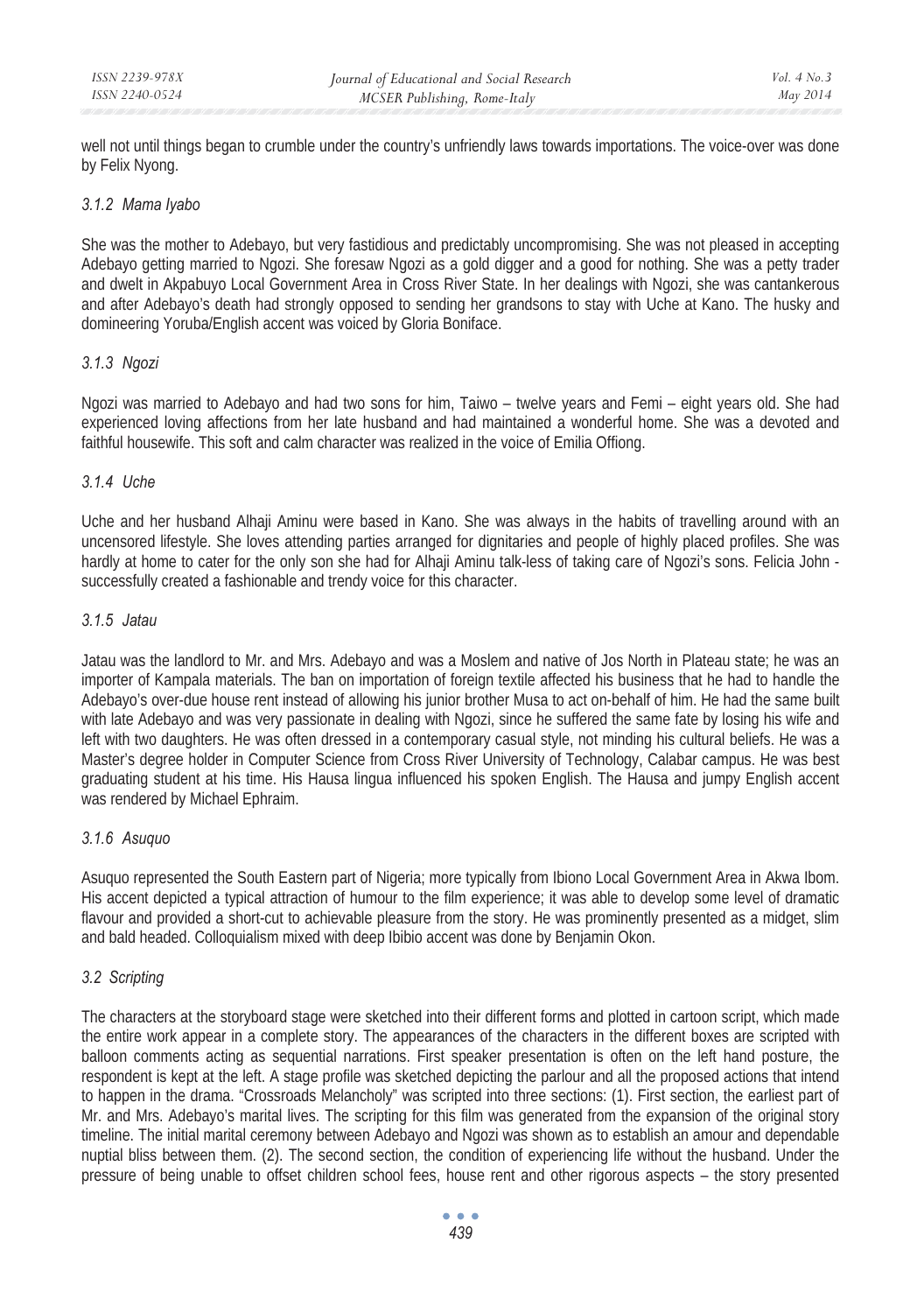| ISSN 2239-978X | Journal of Educational and Social Research | Vol. $4$ No. $3$ |
|----------------|--------------------------------------------|------------------|
| ISSN 2240-0524 | MCSER Publishing, Rome-Italy               | May 2014         |
|                |                                            |                  |

turmoil. (3). Final section, created a clement atmosphere where Ngozi and Jatau shared bond of love for each other, but be-twitted with doubt, if she was doing the right thing. The dead-weight of pressure from her mother-in-law that Ngozi was a gold digger, while her sister working on her to go after men. At this juncture, severe adjustments were made to the script in accommodating and appreciating her crossroads position. This film was accorded the same style of scripting recommended by Hilliard, 1991 (a), that all camera directions, scene descriptions, and stage directions are typed across each page, from margin to margin. (b). All dialogue is typed within a column approximately 3 inches wide running down the centre of the page. The name of the character speaking was typed just above his line of dialogue. Parenthetical notations as to how the lines should be spoken are typed beneath the character's name and a little to the left. (c). Single spacing is used in all dialogue, camera directions, stage directions, and description of scenes. (d). Double spacing is used between the speech of one character and the speech of another; between a speech and a camera or stage direction; and between one camera shot and another. (e). When a method of scene transition (such as DISSOLVE TO) is indicated between two scenes, it was to set apart from both scenes by double spacing. (f). The following script elements are always typed in capital letters: CAMERA SHOTS & CAMERA DIRECTIONS, INT. OR EXT. (Interior or Exterior), (50 – 51). The premier camera shots in Poser 7 in this film attracted actions in three situational traumas, firstly, Ngozi and Asuquo in a hysteric action where Ngozi expressed severe pain and anguish. The desperation and distortion are symbolized on her face. Asuquo is depicted in a perflexed mood, see plates 7 and 8. Second action is the condition where Adebayo found himself confused from the numerous problems confronting him, see plates 14 and 15. He relapse his wife's health condition, outstanding house rent, children school fees and other trivial bills. And finally, the trauma of making a decision on whether to marry Jatau or not, considering what her mother-in-law and younger sister would say.

# *3.3 Sceneries*

The entire episode migrated from the church, Obudu Cattle ranch and finally to Mr. and Mrs. Adebayo's sitting room. The middle class setting was achievable in their sitting room. A two in one sofa chair was kept at the right hand of the stage. The picture of Mr. Ade hung overhead the sofa. A rectangular glassed centre table was in-front of the sofa. An armless, without a back was located in-front of the window. A bookshelf is kept beside the door to a corridor connecting the bedroom and kitchen. Another door existed opposite the kitchen's door, leading to the frontage of the house. The parlour setting was taken from plus hemisphere – 3D still picture home furniture, (plus hemisphere, online).

#### *3.4 Costume*

This aspect of communication brings the audience to appreciate the locale, theme and time in culture. The story is precipitated upon understanding that even-though it was written in the 80's, the director had been able to interpret it into a contemporary 21st century setting. The choice and selection of costume in the church and choir were perfect blend of modernity in culture. The marital inter-cuts were costumed into creative Western culture, which is regularly regarded as the cultural attitude attached to the English wedding. And that standard places Mr. and Mrs. Adebayo in the middle class and contemporary category. The final part, totally presented their costumes in more quintessential pattern of dressings as displayed. Ngozi's dressing represented as a contemporary damsel, still in her plume and pageant. Uche carried the aura of psychedelic girl, which was typical of trendy world, even-though she was married. She was a carefree and never took life seriously compared to the sister's autistic behaviour.



**Plate 1:** (EWS) A picture of the church where the marriage was contracted, somewhere in Nigeria. The narrator explains the activities inside the church (narration by the director – Ndoma Brown). **Music:** Kenny Rogers and Dolly Parton– *Island in the Stream* in the background. **Source:** Extracted from "Crossroads Melancholy," 13th Dec. 2012.

> $\sim$   $\sim$   $\sim$ *440*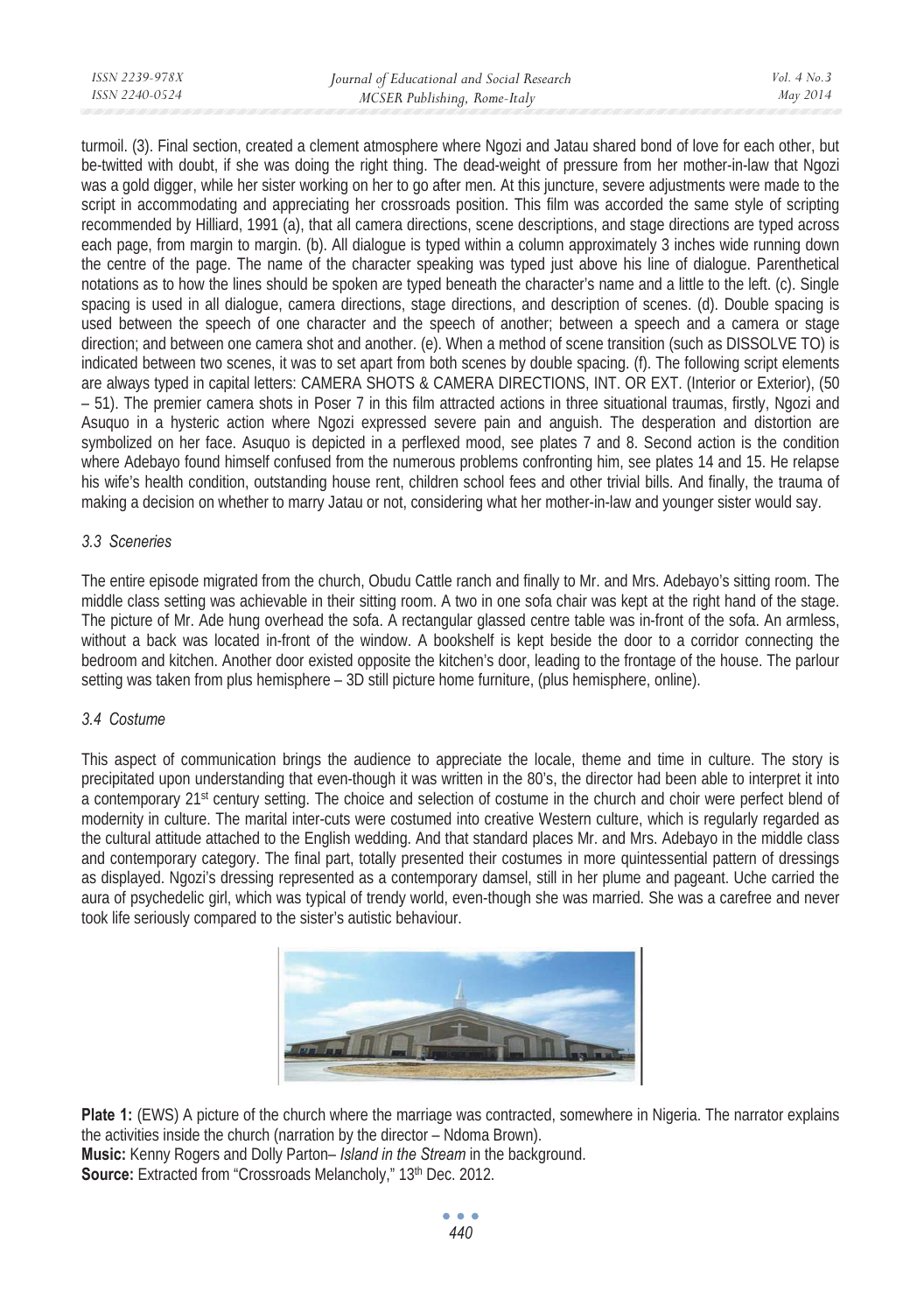

**Plate 2:** (MS) The marital vow being shared by the couple, Mr. & Mrs. Adebayo **Music:** *Island in the Stream* … continued in a lower pitch. **Source:** Film clip from "Crossroads Melancholy," 13<sup>th</sup> Dec. 2012.



Plate 3: (ELS) The Honeymoon was conducted at the Obudu Cattle Range in Cross River State. **Music:** Cool & the Gang – *Cherish*.

**Source:** Film clip from "Crossroads Melancholy," 13<sup>th</sup> Dec. 2012.



**Plate 4:** (MCU) Mr. & Mrs. Adebayo in a romantic mood at the Obudu Cattle Ranch. **Music:** *Cherish* … continued. Source: Film clip from "Crossroads Melancholy," 13<sup>th</sup> Dec. 2012.



**Plate 5:** (EWS) A 3-D representation, showing Mr. & Mrs. Adebayo's sitting room. They were middle class citizens. **Music:** Yanni – *Rainmaker*

Source: Film clip from "Crossroads Melancholy," 13<sup>th</sup> Dec. 2012.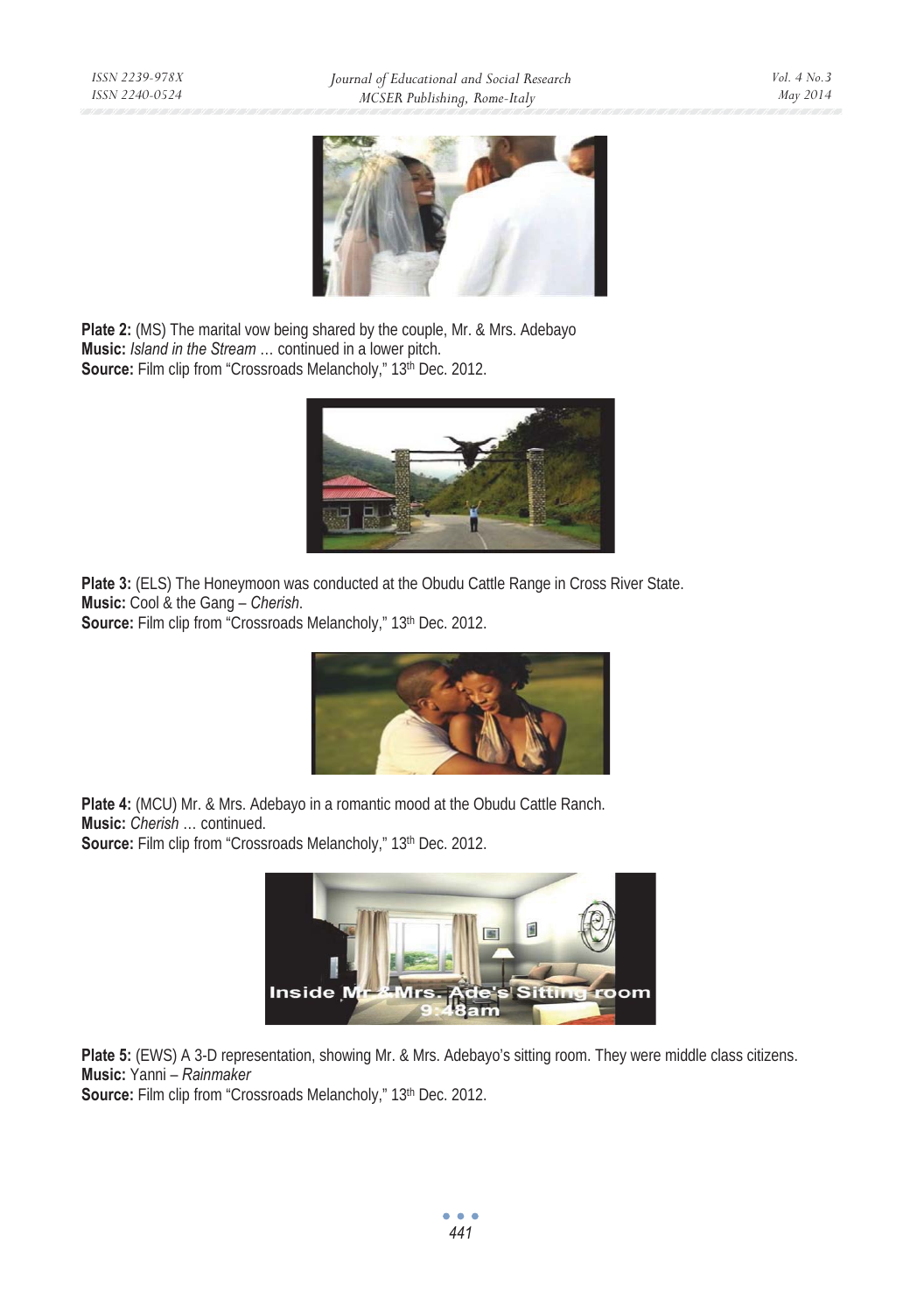

**Plate 6:** (LS) Mr. Adebayo's wife Ngozi, restlessly pacing and pondering over their vicissitude. **Music:** Diana Ross – *Endless Love* in the background. Source: Film clip from "Crossroads Melancholy," 13<sup>th</sup> Dec. 2012.



Plate 7: (MLS) As Ngozi suffers from Dystocia complications, called their houseboy Asuquo for help. **Music:** Yanni – *Rainmaker* … in background, faintly. **Source:** Film clip from "Crossroads Melancholy," 13<sup>th</sup> Dec. 2012.



**Plate 8:** (TCU) Ngozi in excruciating pains, and Asuguo was perplexed. **Music:** Yanni – *Rainmaker…* continued in the background. Source: Film clip from "Crossroads Melancholy," 13<sup>th</sup> Dec. 2012.



Plate 9: (MLS) Mr. Adebayo answering Asuquo's call, he is placed in-front of a 3D still photograph. **Music:** *Rainmaker*…, instrumental in the background **Source:** Film clip from "Crossroads Melancholy," 13<sup>th</sup> Dec. 2012.



**Plate10:** (XCU) Adebayo on call with Asuquo. **Music:** *Rainmaker*…, instrumental continued in the background. Source: Film clip from "Crossroads Melancholy," 13<sup>th</sup> Dec. 2012.

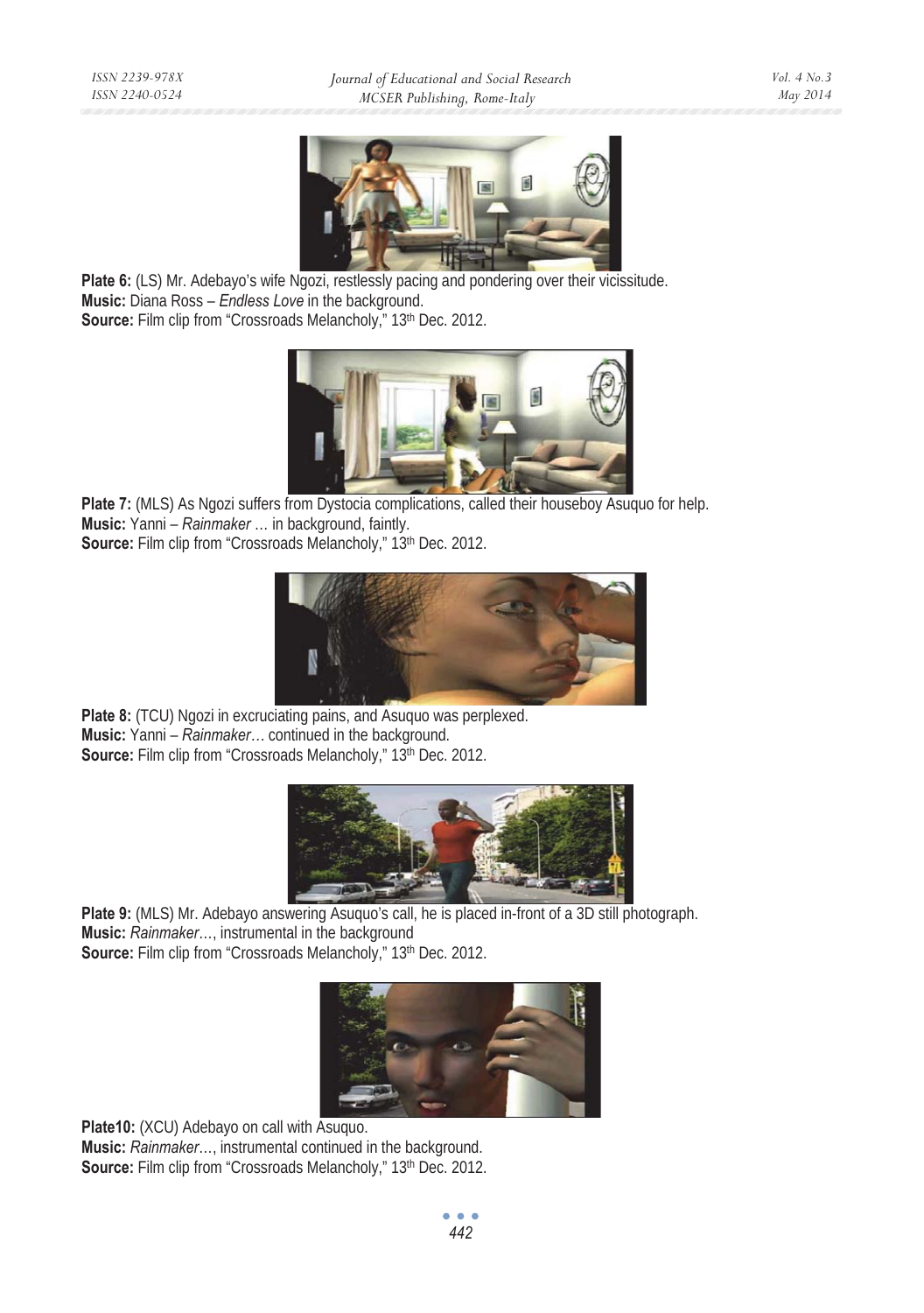

Plate11: (XWS) Adebayo entreated Asuquo on what happened to his wife. **Music:** *Rainmaker*…, instrumental continued in the background. **Source:** Film clip from "Crossroads Melancholy," 13<sup>th</sup> Dec. 2012.



**Plate12:** (XWS) Adebayo carrying his wife to the clinic while Asuquo watches. **Music:** *Rainmaker*…, instrumental continued in the background. **Source:** Film clip from "Crossroads Melancholy," 13<sup>th</sup> Dec. 2012.



Plate13: (XWS) Adebayo after Ngozi's medical challenge, in a trance, considering his predicament. **Music:** *Rainmaker*…, instrumental continued in the background. **Source:** Film clip from "Crossroads Melancholy," 13<sup>th</sup> Dec. 2012.



Plate14: (XCU) Adebayo looking more pensive with a contorted face, created montage effects. **Music:** *Rainmaker*…, instrumental continued in the background. Source: Film clip from "Crossroads Melancholy," 13<sup>th</sup> Dec. 2012.



**Plate15:** (XCU) There was shock and anger on Adebayo's face. **Music:** *Rainmaker*…, instrumental continued in the background. **Source:** Film clip from "Crossroads Melancholy," 13<sup>th</sup> Dec. 2012.

 $\bullet$   $\bullet$   $\bullet$ *443*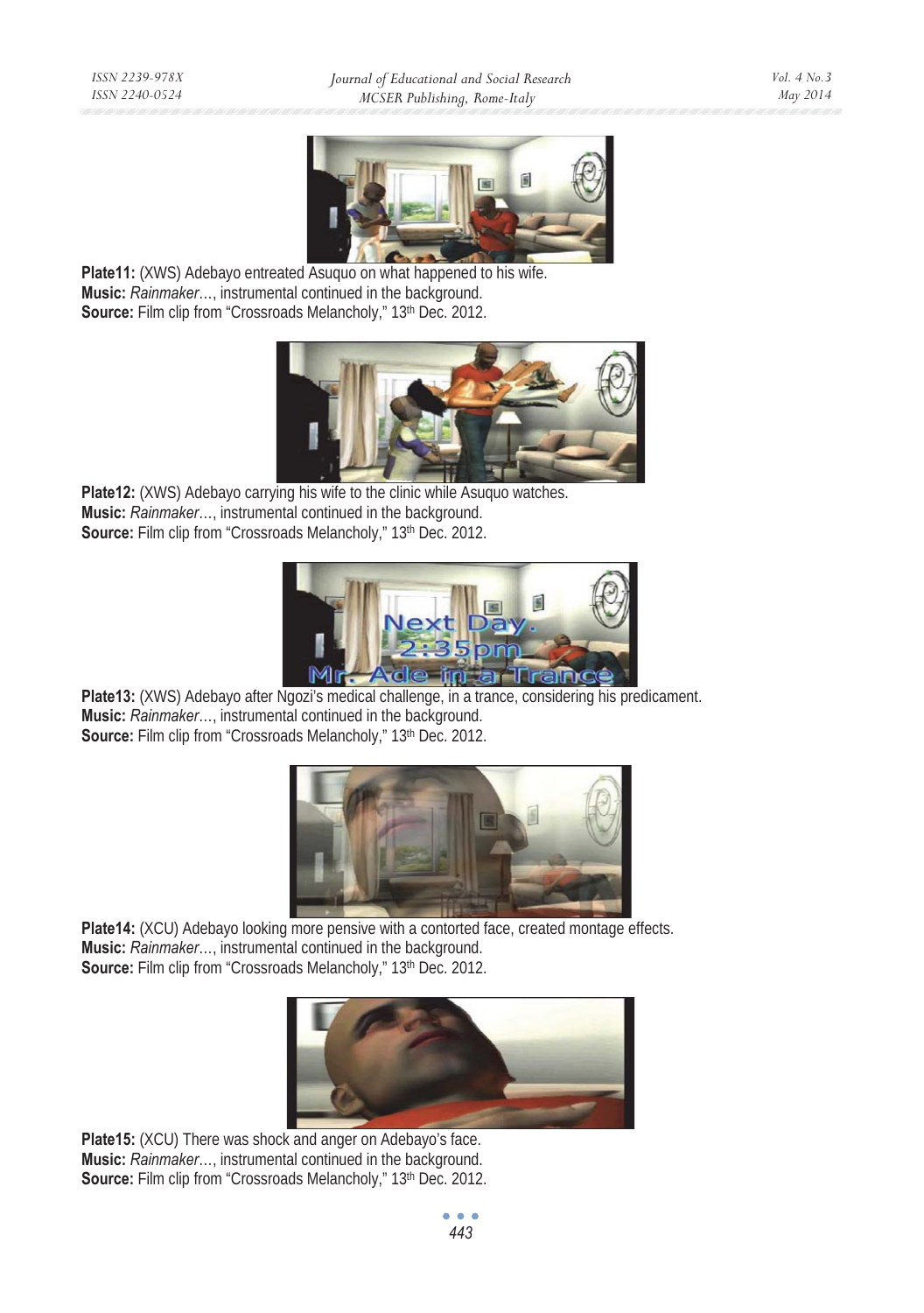# **4. Post-production Editing Techniques**

At this stage, the film was edited with the appropriate and compatible soft-wares that were able to give the required expectations, even though the effects had certain setbacks. Many of its actions were imported into the computer, while others were created from the computer programmes.

#### *4.1 Still Pictures*

Clips of realistic images (photographs) were employed into the story to synergize an aesthetic inter-cut of real symbols with animatronics. This introduction presented this story as an embodiment of a communicable form that is capable of bringing meaning to an existing theme or theatre of emergency. The pictures replicated moments of joy and happiness experienced between the couple. This created an event, whereby the theme was physically connected to the entire buildup of passion in the story.

# *4.2 PowerPoint*

PowerPoint soft-ware was used in reworking the text characters that zoomed-in by slides to introduce the different scenes of actions. These write-ups were able to distinguish and establish time and locale in the story, see **Plates 5** and **13**. Instead of prolonging the scenes and plots with unnecessary dialogues, this was to bridge time.

# *4.3 Poser 7*

The animatronics were created from following the instructions familiarized with character creation and animation in Poser 7. They are as follows:

# *4.3.1 Posing and the Editing Tools*

This section used the "editing tools" located above the document window.

# **a. Rotate Tool:**

- 1. Switch to Left camera by Ctrl+ and click the Rotate button.
- 2. In the document window select the Right forearm and place the cursor directly over it
- 3. Now click and drag to the right until it is extended in front of the figure
- 4. Select Right camera by Ctrl+' and then select the Left forearm and drag left
- 5. With the Left forearm still selected, click left of the figure and drag up

#### **b. Twist Tool:**

- 1. Ctrl+M to switch to Main camera and then from the Main toolbar Edit>Restore>Figure
- 2. Select Twist and move cursor over the faint circle that surrounds the figure. It will turn red when the cursor is over it
- 3. Click on drag cursor to the right. Now in the Library window change Rotate dial to 45 degrees
- 4. Select Hips and drag to left until figure faces forward
- 5. Now select neck and set Twist dial to -16; do the same with the head

#### **c. Translate/Pull:**

- 1. Ctrl+Shift+F to reset figure, select Translate/Pull and choose hips
- 2. Drag up to lift figure. Notice how the feet point down towards the ground. This was because of the Inverse Kinematics (IK) was applied to the legs
- 3. Now lower the figure back to the ground and select the Right forearm
- 4. Drag to the left and then up and down, notice how the forearm moves

#### **d. Translate In/Out:**

- 1. Click Translate In/Out, select the Right foot and drag up. The leg should move back
- 2. Select chest and drag down. The figure appeared to bow
- 3. Ctrl+Z to undo last command, then in Main toolbar Figure>Use Inverse Kinematics>Left hand and then Right hand. IK is now enabled for the arms
- 4. Select the chest again and drag down. The hands resist movement and appeared to be holding onto something

 $\bullet$   $\bullet$   $\bullet$ *444*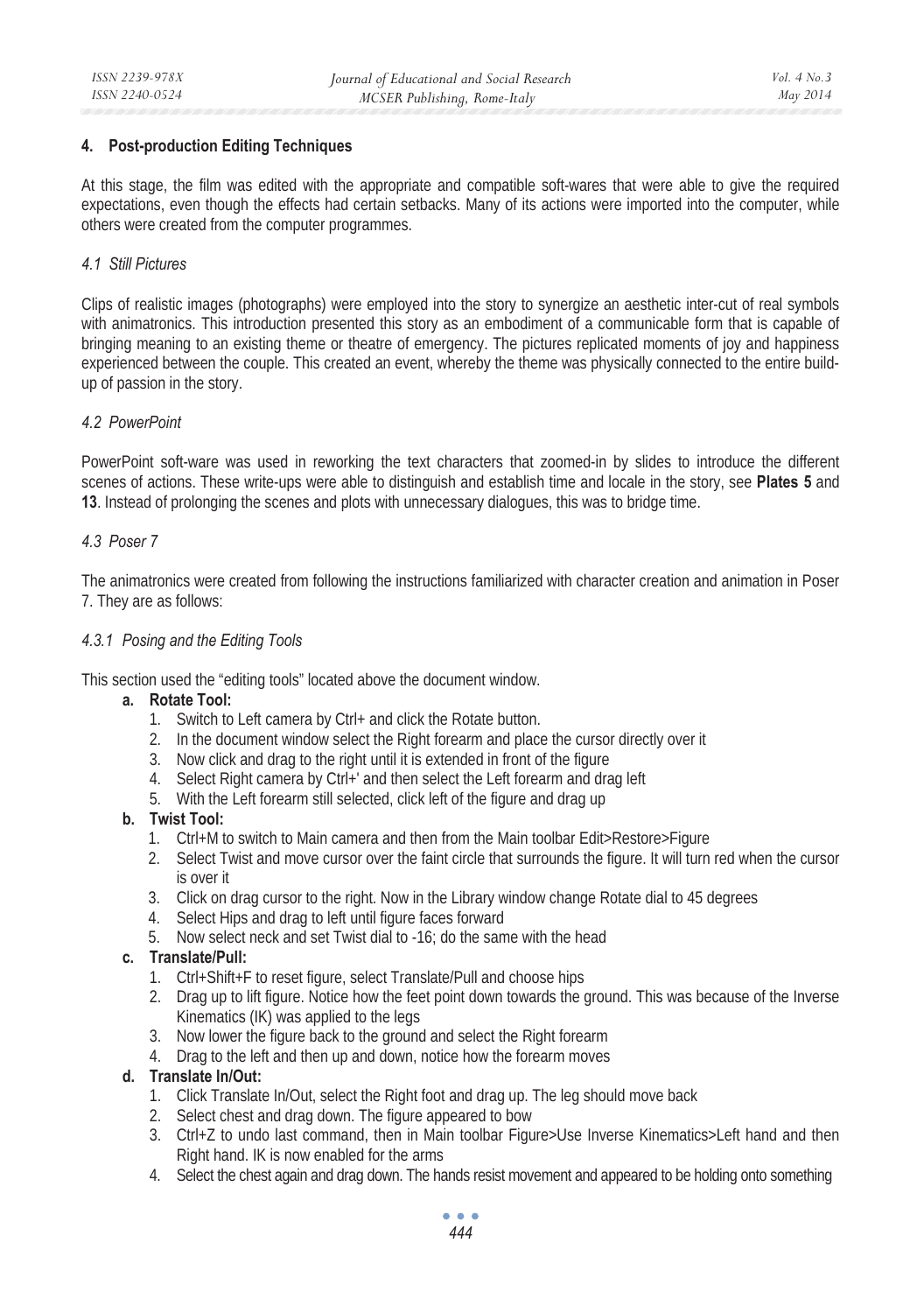# *4.3.2 Posing*

Create Poses, by selecting a new character. To do this, the Library tab was opened in the main folder for Figures. Poser 1-5 folder was selected to choose the Poser 4 Hi folder. Then clicked on casual man, finally, at the bottom of the Library window, select change figure and click OK in the two boxes that popped up.

- **a. Hands on Hips Pose:**
	- 1. Using the coinciding tools, apply the following settings to the figure:

Right Collar:

Twist = 25 degrees Bend = 25 degrees Right Shoulder: Twist = 45 degrees Bend = 26 degrees Right Forearm: Twist = 14 degrees Side-Side= 5 degrees Bend = 95 degrees Right Hand: Bend = -75 degrees The Parameter Dials window was used to set the angles.

2. Apply this to the left side, in Main toolbar choose Figure>Symmetrical>Right to Left and click no in the window that popped up

- 3. Save the file somewhere
- 4. In achieving a more natural standing position, choose Translate/Pull, select the Right foot and drag left. It should appear as if the figure is placing most of its weight on the left foot
- 5. In Main toolbar, Figure>Use Inverse Kinematics>Right Arm, and repeat for Left arm
- 6. Apply the following settings:
	- Abdomen:

Twist = -10 degrees, (see Plates 7, 12, 13 and 14).

Chest:

Twist = -10 degrees, (see Plates 7, 9, 13, 14 and 15)

# **b. Adding Pose to the Library:**

- 1. Open Library Palette by Ctrl+Shift+B and click the top section
- 2. Some options appeared; click Poses in the Main section
- 3. In the tab under Poses which says Pose, click Add New Category and enter a name. In the box that popped up, select single frame and click OK
- 4. Now click the Add to Library icon at the bottom of the Library Palette, enter a name for the pose (Hands on Hips) and hit enter

# **c. Posing Faces:**

- 1. For a new document Ctrl+N, Ctrl+= to switch to Face, the camera opened the Library palette
- 2. Click the top section of the Library palette and select Expressions
- 3. Select the figure's head
- 4. In the P4 Basic Expressions folder, apply each expression by double-clicking it
- 5. Now set the following settings in the Parameter dials:

Open Lips  $= 0.431$ Smile = -0.128 Mouth  $F = 0.152$ Mouth  $M = 0.234$ Blink Left and Blink Right = 0.2

6. Add to Library in the Expression section, (see **Plates 8**, **9**, **10**, **11**, **12**, **14** and **15**).

# *4.3.3 Character Creation*

This section dealt with making a clown figure in Poser.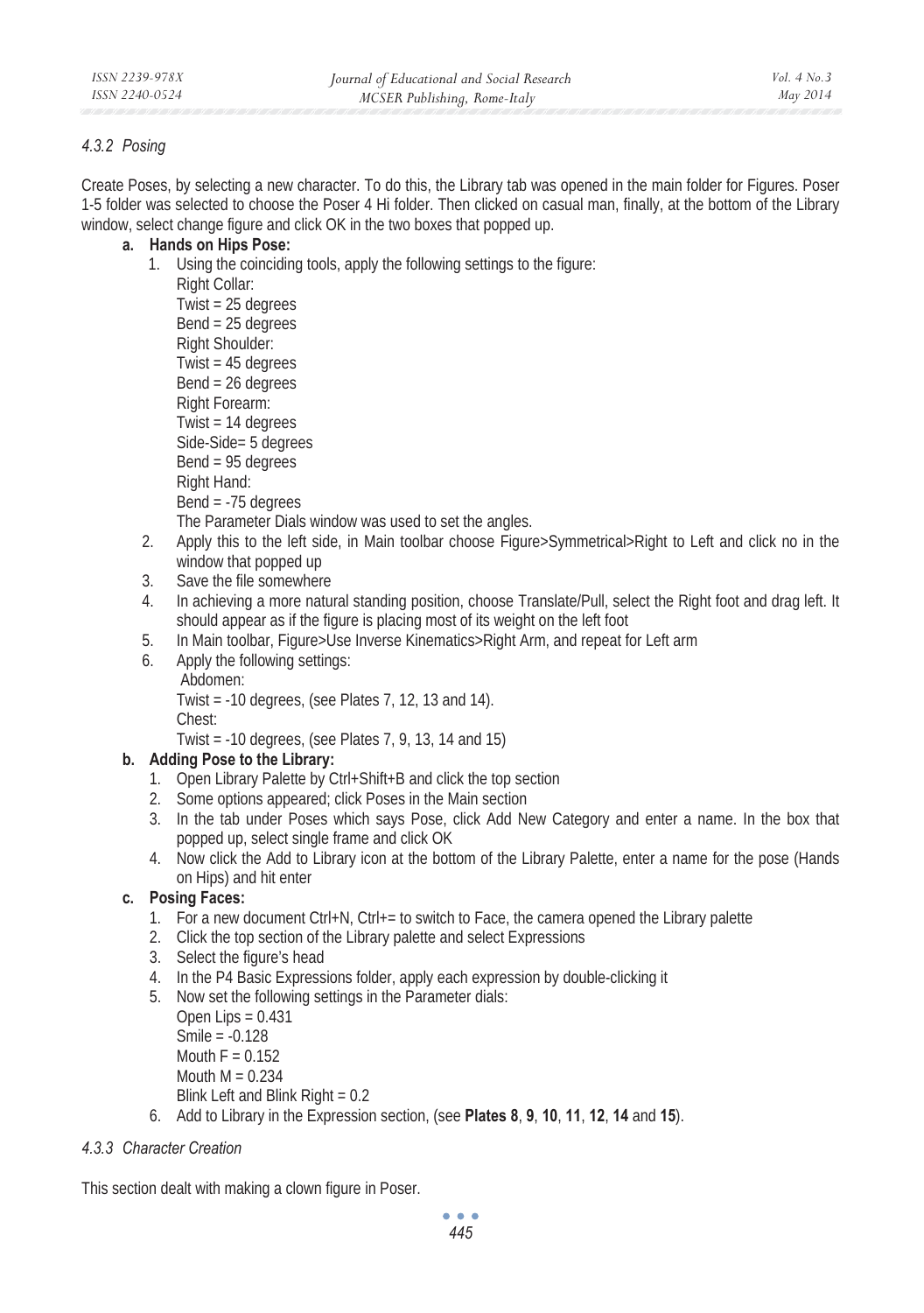#### **a. Creating a Clown:**

- 1. Load the Business Man figure located in the Poser 4 Hi folder from Figures in the Library palette
- 2. In the Main toolbar, click Display>Document Style>Smooth Shaded
- 3. In Editing tools click Colour, then click a body part and select white from the colour palette which appears. Repeat for everything. Use the different cameras such as Face to do areas easier
- 4. Select the object you wish to apply texture to, the Business Man in this case. Under the Main toolbar are the Poser Tabs, click the Material one
- 5. Make sure the Advanced tab is selected in the new Document window, and that for Object that read Figure 1
- 6. In the Document window there was another window entitled Colour Texture. By clicking it, the white file name right next to Image Source was created.
- 7. Now the Texture Manager dialog appears. Click Browse and select clown 01.tif from the following file path:

C:\Programme Files\e frontier\Poser 7\Tutorials\BasicPoserOperations\clown01.tif

- 8. Click OK and in the Options Menu located in the top right of the Document window, click Apply to all and click OK in the window that comes up
- 9. Apply and view the results as figure, click the Texture Shaded bubble located at the bottom right of the screen and click the Pose tab in the Poser tabs

# *4.3.4 Posing the Clown for Walking:*

1.

Open the Animation Controls by clicking the Animation Tab at the bottom of the screen and see that the frame counter was set to 1 of 30

- 2. Apply the following settings:
	- Right Shoulder: Bend = 78 degrees Left Shoulder: Bend = -78 degrees Abdomen: Side-Side = 3 degrees Chest: Side-Side = 3 degrees
- 3. Switch to Right camera, select Translate/Pull and drag Left Foot forward. Then move the Right Foot back, (see Plates 6, 7, 9, montage effects were created in Plate 14 by this manipulation).

# *4.3.5 Setting up the Animation:*

- 1. Start on the Main camera and in Animation controls drag the scrubber (the small triangle) to frame 16
- 2. In Main toolbar select Figure>Symmetry>Swap Right and Left
- 3. Click Add Keyframe to insert keyframe
- 4. Move scrubber to frame 15 and click Add Keyframe
- 5. Click Edit Keyframe button
- 6. The window that appeared was the Animation palette. Move the scroll bar to the top and for Frame 15, click the green keyframes and drag to the bottom to select the keyframes for all the attributes. The selection should be outlined with a white line
- 7. Be careful not to select anything but Frame 15. Then drag all the selected keyframes to frame 30 and close the window
- 8. Move scrubber to frame 30, and then in the Main toolbar select Figure>Symmetry>Swap Right and Left
- 9. Click the Play button to watch the Clown Walk animation

# **a. Saving the Animation:**

- 1. In the Library palette click Poses and open the Walk Designer subcategory
- 2. At the bottom of the Library palette, click on Add to Library, enter the name as Clown Walk and click OK
- 3. The next box came up, just click OK; and in the last box that came up, make sure it was set in Multi-frame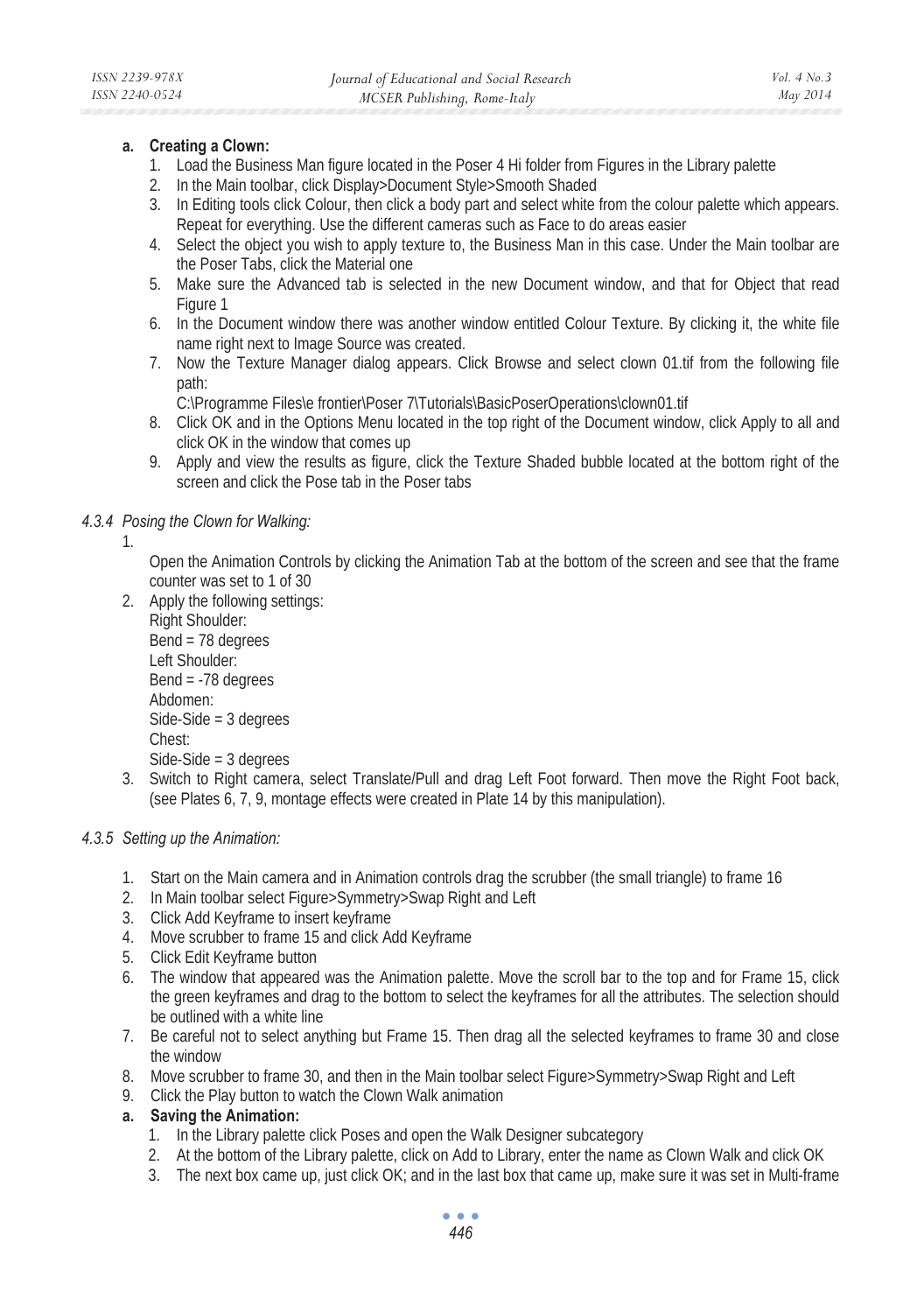animation and click OK

- 4. The Clown Walk Animation is now saved
- **b. Using the ClownWalk in the Walk Designer:**
- 1. Start with an empty file by clicking File>New in the Main toolbar
- 2. Now open the clown figure that was saved earlier from the Library palette
- 3. In the Main toolbar select Figure>Create Walk Path and adjust the camera so that it can capture the entire path
- 4. After making sure the scrubber was set to 1, open Poses in the Library palette and select the subcategory. Apply ClownStart by double clicking and move the scrubber to 30. Now apply Clown Finish
- 5. Select Top camera and set Scale to 400%. Pan until the entire Walk Path was realized. Select Translate/Pull and straighten the small white squares called nodes
- 6. After making sure the scrubber is on 30, in the Document window next to Figure 1 select Body and drag the clown to the end of the walk path. Do this by clicking the red ring around the figure
- 7. Use Ctrl+Shift+W to open the Walk Designer. Click Walk to see the current style, and Stop to stop the action. Under Blend Styles scroll down until you see Clown Walk and set it to 100%. Click Apply
- 8. Make sure the dialog that pops up matches this exactly.
- 9. Save file with name: CLOWN-ANI (see Plates 9, 10, 11 and 12).
- 10. This production had chosen from a basic library of human and robotic figures to build their files, as the programme cannot model figures from scratch. Poser also includes a variety of stock poses, textures and hair expressions to be used with the figure, (Poser - tutorial, online).

#### *4.4 Sound/Music and Voice Effects*

At the wedding ceremony, sound effects produced by birds created a joyous moment that herald peace and love. Sound of opening and closing doors introduced someone entering or leaving the scene. All these sound effects were extracted from the sound effects in micro-software PowerPoint. The film was compatible with a number of other 3D still photographs; Poser 7 enabled animation. Poser figures talking used the programme's Mimic feature. This powerful option allowed to sync up the lips of your characters with the voices recorded creating an animated character that looked like it was actually speaking the words coming out of its mouth, (Poser - talking characters, online).

#### **5. Challenges**

After the choice of the script, the first challenge was to script the story to suit the principles of realistic adaptation, where the period and locale of the story were relevance to the context of contemporary theatre and audience beliefs. The challenge was to keep the originality of the theme: conflict in decision and to that extent introduced a diversion from the playwright's creativity. Secondly, the director met challenging moments in recruiting suitable cast for the voice synchronization for the animated images. It took more than 3 weeks to get those auditioned to attempt to give proper voicing for the actions. Although the final show was scheduled to start at 7 p.m., it however started 33 minutes later and ended about 8:37 p.m. Undergraduate students of Department of Theatre and Media Studies made use of the venue for their examination and this affected the film exhibition from starting on time, the hall was finally ready for mounting of technical devices at 6:39 p.m.

 Another major challenge was how to manipulate the actions of the animated characters. A 3D clowning soft-ware in Poser 7 was used in creating the characters. It was discovered that to create one character in 3D took quite a long time. To manipulate their actions to synchronize with the dialogue also required more time. So in connecting the actions of the animatronics for efficiency needed more expertise, so as to reduce the duration of the production. Generator was hired to power the venue of the production, which developed epileptic power supply and the public power (Power Holding Company of Nigeria Plc. 'PHCN') was not available. In the course of the presentation, a few technical breaches were noticed. The cable that connected the projector to the extension board was burnt and an improvisation was adopted to get the projector working again.

#### **6. Conclusion/Recommendations**

Although this production faced a few technical challenges, the effort will encourage prospective researchers for creative scholarly works, and in-turn add value to the knowledge of creating dynamic puppetry and animation units in Theatre and